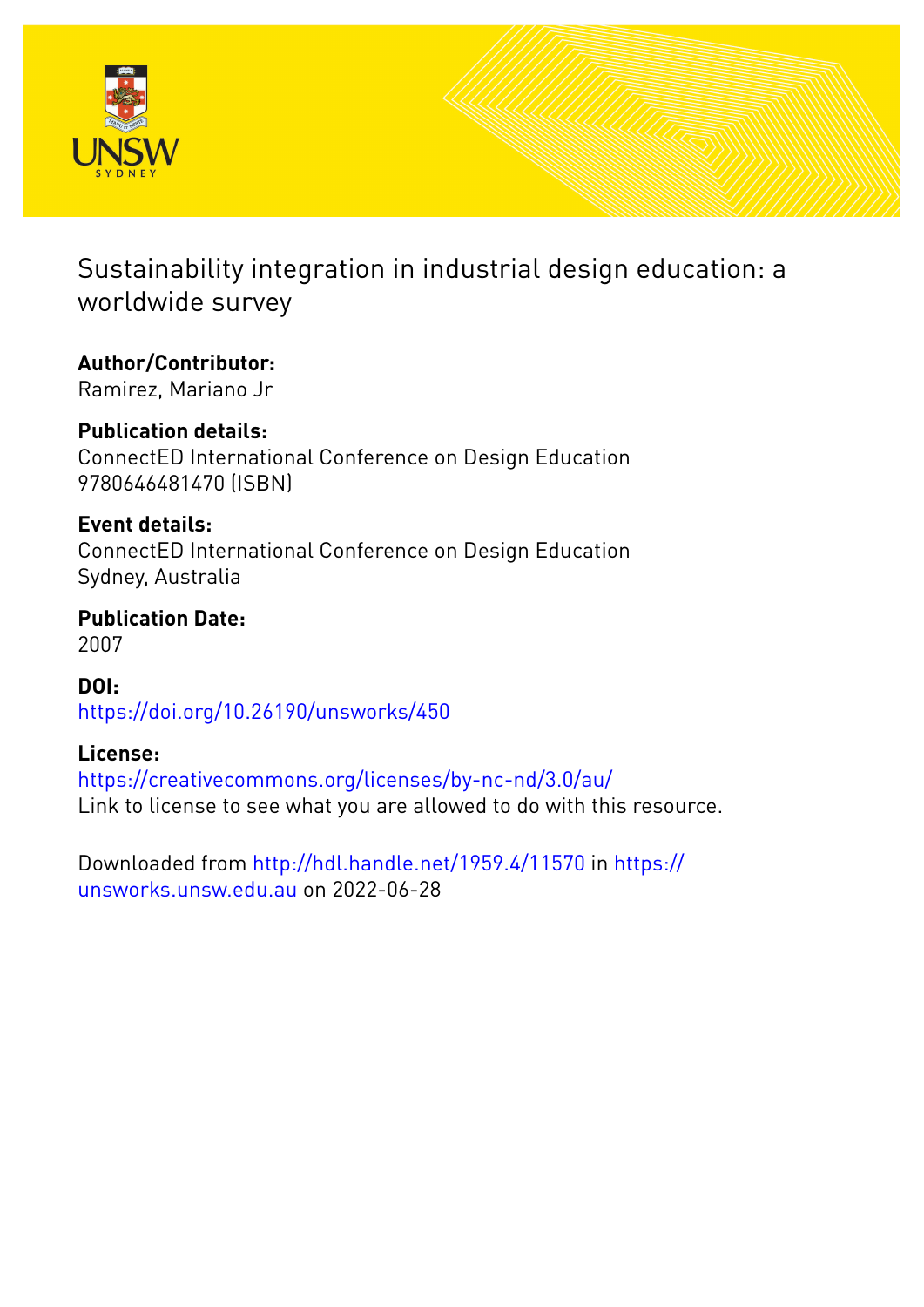# Sustainability integration in industrial design education: a worldwide survey

Mariano Ramirez Jr University of New South Wales, Sydney NSW 2033 Australia

## ABSTRACT

Industrial design course leaders from 221 schools around the world responded to an online survey on sustainability integration within their undergraduate degree programs. The survey showed that the majority of the programs had either compulsory or elective subjects on sustainable design. Prescribing materials with lower environmental impacts, design using recycled or reused materials, design for disassembly and recyclability, as well as life cycle analysis, were the most commonly used approaches for teaching and learning sustainable product development. Respondents reported a very broad range of sustainable design activities initiated within their programs, either as final-year projects or embedded within studio courses.

More than half of respondents considered themselves as being interested or very interested in teaching sustainable design, and believe that design for sustainability should be integrated into design studio courses, either fully or partially. The great majority consider themselves as being adequately informed about sustainability issues in product design, and consider these issues relevant and important in most design studio projects in their institutions. 72 percent believe that their ID graduates demonstrate a reasonable understanding of sustainable design issues and strategies. In spite of these, many of the respondents highlighted hardships in integrating sustainability into their industrial design curricula, particularly when the current programs of study are already "full" and there are other competencies that need to be covered for a well-rounded design education.

## **INTRODUCTION**

Indubitably, sustainability has become a buzzword of The Noughties and will likely be in decades to come. The adverse consequences of humankind's unsustainable activities in the recent century are becoming more manifest in our contemporary lives. Climate change is the topic of the day, and the whole planet is enduring from its long-term effects.

Industrial designers are often implicated in this environmental crisis, due to their active involvement in promoting a culture of product obsolescence, flooding the market with unnecessary products, and encouraging mass material consumption (Fletcher & Dewberry, 2002). In one of the world's most widely read books on design, Design for the Real World, Victor Papanek (1971) detailed how industrial design (ID) has become one of the most harmful of professions.

It can be argued, however, that industrial designers can be both the problem as well as the solution (Yang & Giard, 2001). Industrial designers play crucial roles in seeking out alternative solutions to the wasteful lifestyles of contemporary society, and in influencing positive change through the creation of more responsible goods and services. Designers have an enormous potential and opportunity to propose solutions that could mitigate the global ecological crisis, and use the power of design to inspire people to act for the benefit of our natural environment and to improve the quality of life of human society in the future: this should be the design challenge of this generation (IDSA, 2001).

As there can be no responsible design without a responsible designer (Findeli, 2001), design education should be redirected to the development of an ethical designer, one who could rethink and radically "design out" design that begets environmental problems (Fry, 1993). It is imperative that ID practitioners and students comprehend the potential ecological impacts of our profession, and that we persistently work to minimize these impacts (IDSA, 2001). Indeed, design education for sustainability can help usher a promising future by transforming the industrial designers of tomorrow.

The United Nations declared the years 2005 to 2014 as the Decade of Education for Sustainable Development, which is a challenge for all educators to reorient their teaching, research, and community outreach towards sustainability. Over 300 university leaders in 49 countries have signed the Talloires Declaration ([www.ulsf.org\)](http://www.ulsf.org/), an international sustainability literacy action plan in which institutions commit to "ensure that all university graduates have the awareness and understanding to be ecologically responsible citizens".

So how has the design education community responded to these challenges? Is sustainability now sufficiently integrated within industrial design academic programs? Do studio projects engage students into long-term visioning into the environmental and societal implications of their design outcomes? Are academics and students adequately informed of strategies for sustainable product development, and if they are, do they exercise those in their design teaching? Are students provided with opportunities for imagining solutions that foster sustainable behaviors of production and consumption? Are sustainability aspects considered along with traditional design criteria in assessing student works? Do graduates exit university with a sense of responsibility towards promoting sustainable design?

To find answers to the above questions, an online questionnaire was fielded internationally to academic staff in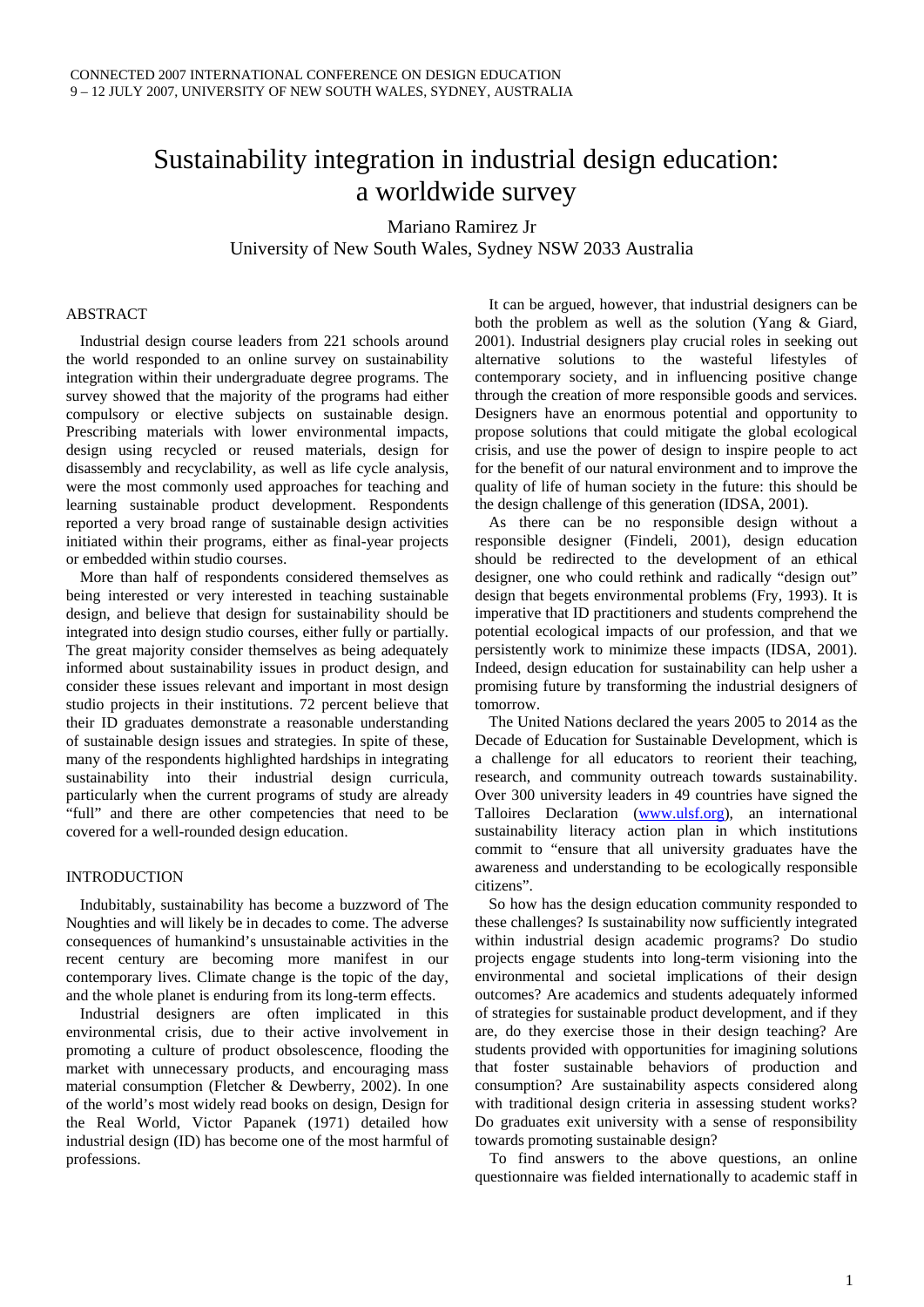universities that offered undergraduate ID degrees. The survey aimed to determine the current extent of sustainability integration within ID education programs around the world.

Surveys focusing on sustainable design education in architecture (Fowles et al., 2003), engineering (Nguyen & Pudlowski, 1997), interior design (Elliott, 2004; Metropolis, 2003) and mixed design disciplines (Metropolis, 2002) have generally shown that sustainability issues are hardly penetrating into core design programs. Among American ID educators, 12 percent reported ecodesign to be integrated in some fashion in their curricula (IDSA, 2001). A survey of Australian industrial design programs found that an average of 12 out of every 100 credit points earned have environmental sustainability content (Ramirez, 2006).

The Model Code of Professional Conduct for Designers, adopted by the International Council of Societies of Industrial Design, recognizes that every designer should "accept professional responsibility to act in the best interest of the ecology and of the natural environment" (IDA, 1983). In 2001 industrial designers worldwide declared that "industrial design will no longer regard the environment as a separate entity" and that "we, as global designers shall pursue the path of sustainable development by coordinating the different aspects influencing its attainment, such as politics, economy, culture, technology and environment" (ICSID, 2001).

## METHODOLOGY

A database of all ID programs around the world was initially created in preparation for the survey. Lists of universities with offerings in industrial design, product design, three-dimensional design, industrial design engineering, and design & technology were obtained from various online directories and through web search engines. A total of 836 schools were enlisted.

Asia had the most number of schools at 345 (41 percent), followed by Europe at 258, then South America at 137 (Fig. 1a). China had 161 universities offering ID degrees (19 percent). Brazil had 82, the USA 64, the United Kingdom 61 and Korea had 53.

Correspondence was established with the ID program leaders, first via email and then via fax for undeliverable emails. More than half of the emails bounced back for various reasons: user unknown, mailbox full, wrong address, and so on. The academics who responded to the initial contact were emailed a second time with an invitation to participate in a web-based survey on ID education, using the SelectSurvey software. The invitation was also circulated to various email groups, including PHD-DESIGN and IDFORUM.

At the close of the survey, the software reported 560 responses to the online questionnaire. However, a great number of the responses were invalid, half-finished or mostly unanswered. As a result, 298 (53 percent) were culled, and only 262 were considered valid for the study. The results of the online survey were later exported into the SPSS software for statistical analysis.

#### RESULTS

A total of 221 universities responded to the survey; 27 had multiple respondents. The most respondents came from Europe (36 percent). By comparing Fig. 1a and 1b, it can be seen that the representative proportions of the Asian, North American and Oceanian universities in the survey are markedly dissimilar from their real world proportions.



Fig. 1. (1a) Distribution of 836 ID schools worldwide and (1b) distribution of 221 respondent universities.

It can be speculated that the difference between the actual and expected geographic distribution of respondents could be due to language differences (non-English speaking academics not interested in filling in survey forms in English), limited access to the internet, infrequency in checking emails, institutional server firewalls which prevent receipt of broadcast emails, and the usual general unavailability of time for answering surveys.

The response rate could also suggest a lack of interest on sustainability issues among some ID educators. This study recognizes that some respondent bias could be present, since ecologically passionate design academics are more likely to answer the questionnaire than those with less concern for such issues. These survey results could thus depict a more affirmative view than what is actually the case.

Many respondents were leaders or senior teachers of their programs, holding such titles as "director", "head", "chair", "dean", "professor" and "president" of the ID departments of their institutions. Other respondents included "lecturers" and "senior lecturers".

## *A. ID Degrees Offered*

Most respondents taught degrees in industrial design (70 percent); 39 percent taught product design. There were less of those who taught industrial design engineering (12 percent), three-dimensional design (9 percent) and design & technology (8 percent). Some universities offered more than one type of ID program.

The overwhelming majority taught 4-year degrees. Those who taught in 4-year degrees were twice as many as the 3 year ones and five times more than the 5-year degrees.

Slightly more than half reported that their degrees had an almost equal balance of engineering and "art and design" orientations. Around 4 out of 10 categorized their degrees as "art and design" based, meaning, oriented towards concept innovation, form development and styling. Only 10 percent taught in engineering-based degrees, which were more focused on mechanical detail and technical resolution. Six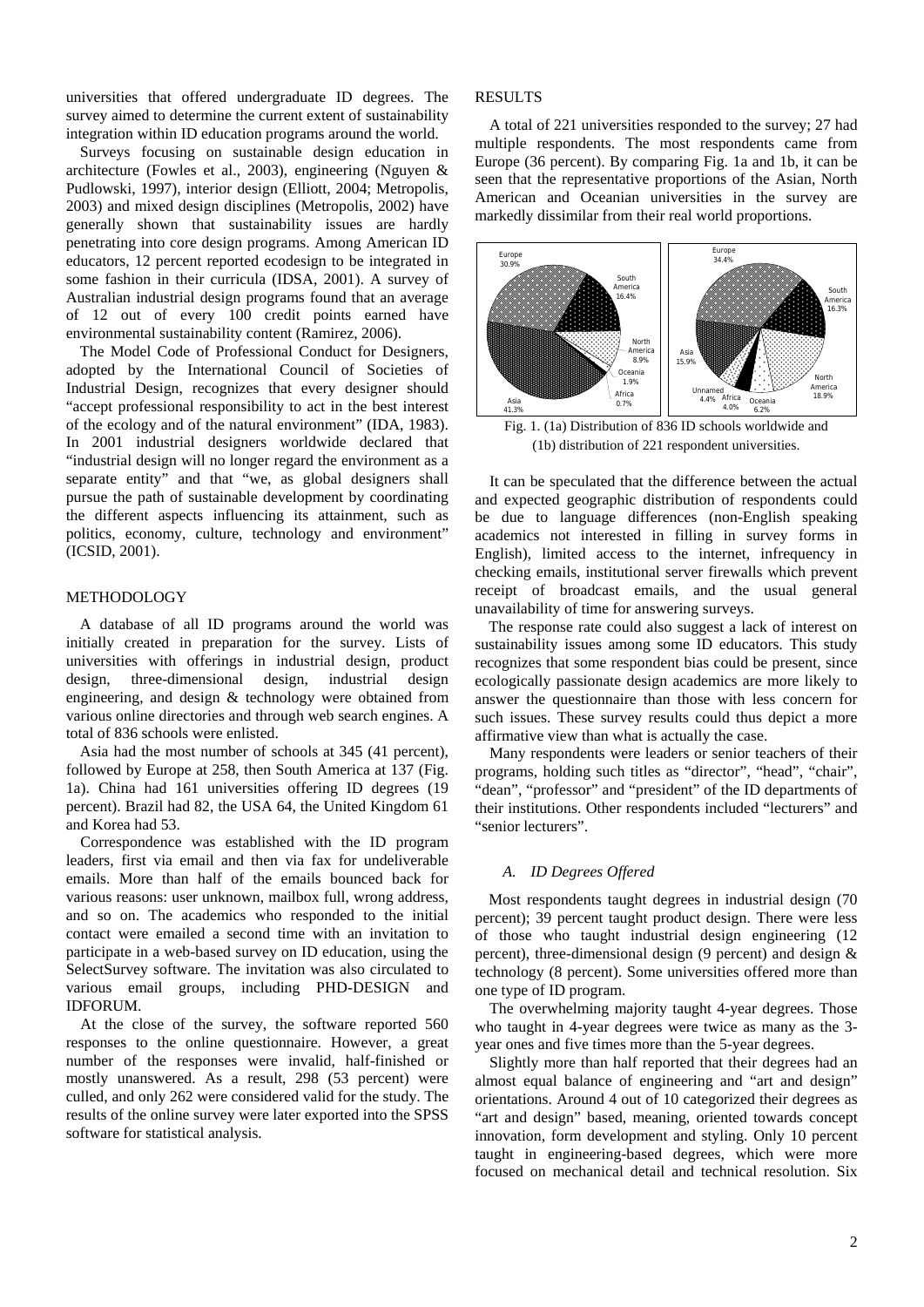percent had craft-based programs, which were oriented towards designing objects for one-off or small volume production.

More than 4 out of 10 reported that, of the total units of credit needed by an ID student to graduate, roughly half are considered as "studio" type courses.

#### *B. Sustainable Design in the Curriculum*

For the purposes of this study, sustainable design is defined as the design of products and systems which comply with the principles of economic, ecological and social sustainability; in other words, design that is not only economically viable but also environmentally benign and socially equitable. Survey participants were not briefed with this definition and they were allowed to have their own views of sustainable design. Most participants seemed to interpret sustainable design as being identical with ecological design or green design, which focuses mostly on minimization of environmental impacts and usually not covering the aspects of promoting an equitable society.

Respondents were asked for the total number of credits that a student needs to earn in their institution in order to graduate with the ID degree. 52 percent of respondents reported that sustainable design courses are compulsory or core subjects in their curriculum; 37 percent said they were optional courses or electives; and 11 percent said that their curriculum doesn't include any subjects covering sustainable design.

Those whose programs offer any courses or subjects touching on sustainable design were asked to fill in the credit points or units earned in the following subject types:

- Studio-type subjects which are dedicated solely to working on sustainable design projects
- Studio-type subjects which include some projects on sustainable design but also other projects not focused on sustainability
- **Lecture-type** subjects which discuss sustainable behaviors or environmentally responsible solutions, but do not include sustainable design projects
- Lecture-type subjects which partly touch on sustainable design issues but also discuss other topics not related to sustainability

The units earned in the four types of sustainable design subjects were aggregated per respondent, and then compared with the total number of units necessary for the degree. The responses ranged from as little as 0.3 percent to 100.0 percent of credit units covering sustainable design.



Fig. 2. Proportion of credit points of courses with sustainability content in respondent universities.

Analysis of the data shows that a mean of 24 percent of the credit points earned in universities worldwide touches on sustainable design strategies or issues either fully or partially; the median sustainability credit point proportion, however, is lower at 14 percent. The histogram in Fig. 2 shows that most degree programs are clustered around the brackets of 0 to 17½ percent, indicating that the majority of the ID programs include about 17½ percent or less of sustainability content into their curricula.

The most widely covered topics on sustainable design (Fig. 3) are prescribing materials with lower environmental impact; designing using recycled or recyclable materials; and designing for disassembly and recyclability. It is acknowledged that these three sustainability strategies are closely intertwined. A lesser number covered life cycle analysis, lengthening product life, and efficient usage of energy, water or fuel. Less than half of the respondents covered the topics of environmentally efficient distribution, cleaner manufacturing, dematerialized solutions, or product service systems.



Fig. 3. Sustainable design topics covered in respondent universities.

Some of the projects mentioned by respondents as activities students did in their sustainable design studio courses include:

- Social sustainability: design for community needs, regenerative design, inclusive design, service design, social equity projects
- Ecological sustainability: cradle-to-cradle solutions, reusable products, sustainable packaging, promotion of consumer environmental awareness

#### *C. Respondent Views on Sustainable Design Issues*

When asked if the respondents personally consider themselves as being interested in getting their students to understand sustainable design, 94 percent claimed that they were either "very interested and passionate" or "interested". A small bunch (6 percent) admitted that they were "only a little interested". Nobody ticked the "not interested at all" choice.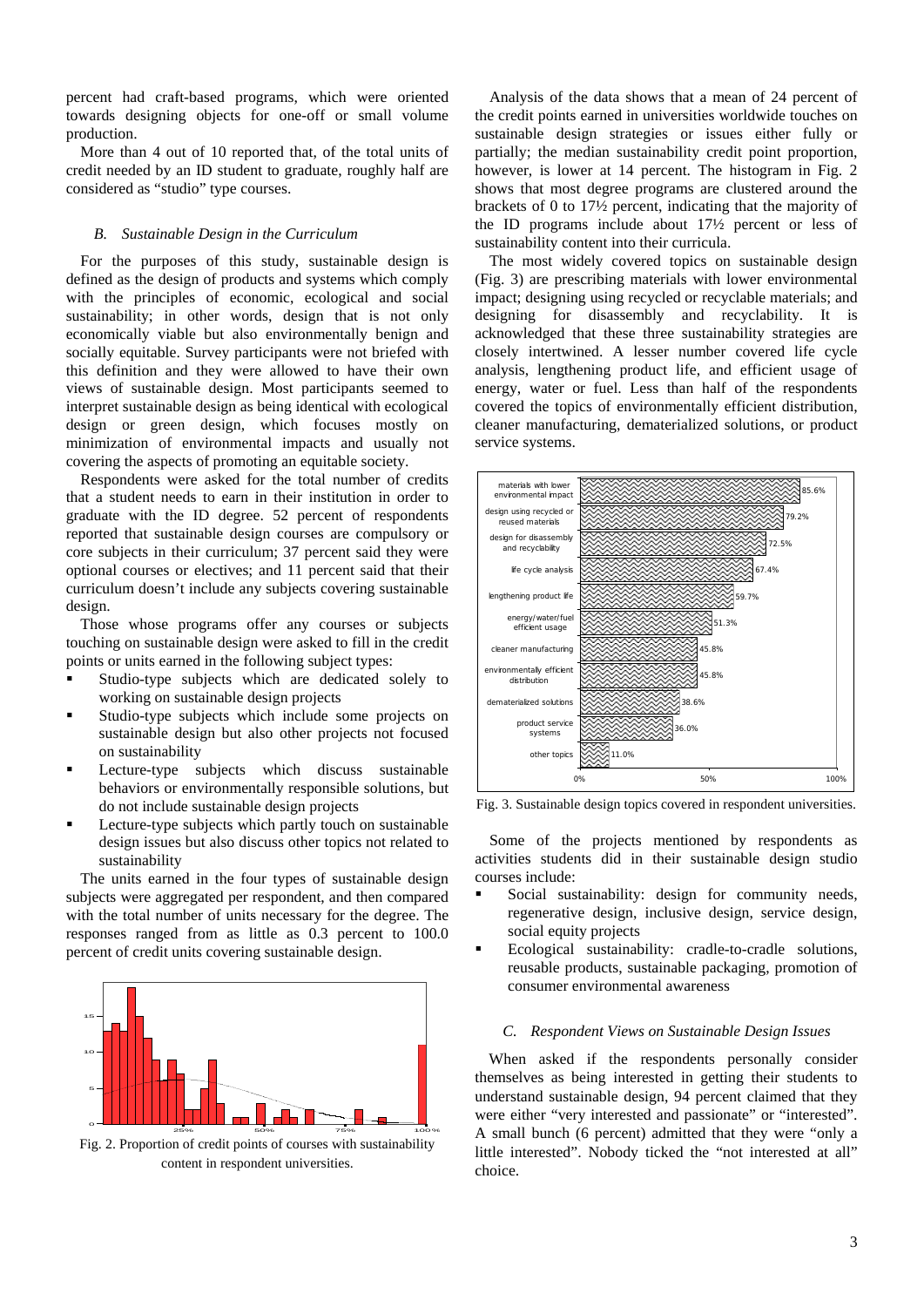Almost half (48 percent) believed that sustainable design should be fully integrated into design studio subjects: that is, all design projects should consider aspects of sustainability and their impacts to the environment and to society. A similar number (42 percent) thought of partial integration, which means that some projects in the studio would have a sustainability focus while others wouldn't. Only a few (5 percent) are of the opinion that sustainable design strategies and sustainability issues should be covered in lecture-type subjects, not in the studios.

One respondent commented that "most design faculty members are not qualified to speak of sustainability: it is a complex issue driven by culture, economics and political forces". It would be desirable to see sustainability as being automatically thought of when designing, just like ergonomics, according to another respondent.

The overwhelming majority of respondents (87½ percent) believe that sustainability issues are relevant and important to consider in most design studio projects in their universities (Fig. 4). Eight in ten respondents personally considered themselves as being adequately informed about sustainability issues in product design.



Fig. 4. Respondents' views on sustainable design education.

The group was almost uniformly divided when asked if they assess the environmental impacts of their students' design proposals in their studio projects, giving sustainability a similar value to what they would give to form, functionality, user-friendliness and other criteria.

<span id="page-4-0"></span>Respondents were split equally on the question of whether or not a typical ID student in their university would choose to work on a final-year major project topic that will help promote sustainability. More people deemed (6:4 ratio) that a typical ID student in their university would include sustainability criteria in evaluating their own concepts when given an open or free-to-choose project brief.

There were significantly more respondents (66 percent) who disagreed with the statement: "Evidence of sustainability projects in a student's portfolio can be a key factor in obtaining a design job in my country."

Seventy-two percent feel that their ID graduates demonstrate a reasonable understanding of sustainable design issues and strategies.

More than half of respondents foresee sustainable design as being integrated into mainstream ID curricula within the next 1 to 5 years, while almost a quarter views its integration within the next 6 to 10 years. One in ten don't see it being fully integrated at all, and 4 percent believe that it would take beyond 10 years before sustainability becomes assimilates into ID education.

## DISCUSSION

It can be said that sustainability aspects are gradually becoming integrated into ID education and practice. The offering of either compulsory or elective courses in sustainable design in the majority of ID programs is a very promising sign of education for sustainability. Having 17½ percent of sustainability content in the curricula is a good start, and a greater proportion would be desirable. Through such courses students are provided with a diversity of strategies for sustainable product development and are challenged to minimize the environmental and societal impacts of their designed products or systems.

The results hint at a subtle paradox where the overwhelming majority of design educators profess deepseated beliefs in the importance of teaching sustainability in the studio, yet only half use sustainability criteria in assessing student projects. It appears that although academics consider sustainability as a topic that design students need to be exposed to, the classic design assessment criteria – aesthetics, functionality, ergonomics, manufacturability, etc – are still deemed to be the overriding determinants of what constitutes good design, and impacts to society or to the environment do not hold the same significance.

A growing number of universities are giving extra emphasis on sustainability education for designers, via undergraduate specializations in sustainable design:

- Aston University, UK: BSc Sustainable Product Design
- Bournemouth University, UK: BSc Sustainable Product Design
- Central Saint Martins College of Art and Design, University of the Arts London, UK: BA Arts Design and Environment | Artefact
- Goldsmiths College, University of London, UK: BA EcoDesign<sup>[\\*](#page-4-0)</sup>
- London South Bank University, UK: BSc Product Design and the Environment<sup>\*</sup>

Leaders of the specialized programs at Goldsmiths College, University of Derby, and London South Bank University revealed that the sustainable design degrees have been withdrawn from their offerings due to the sustainability aspects now being fully incorporated into the mainstream design studies in their institutions.